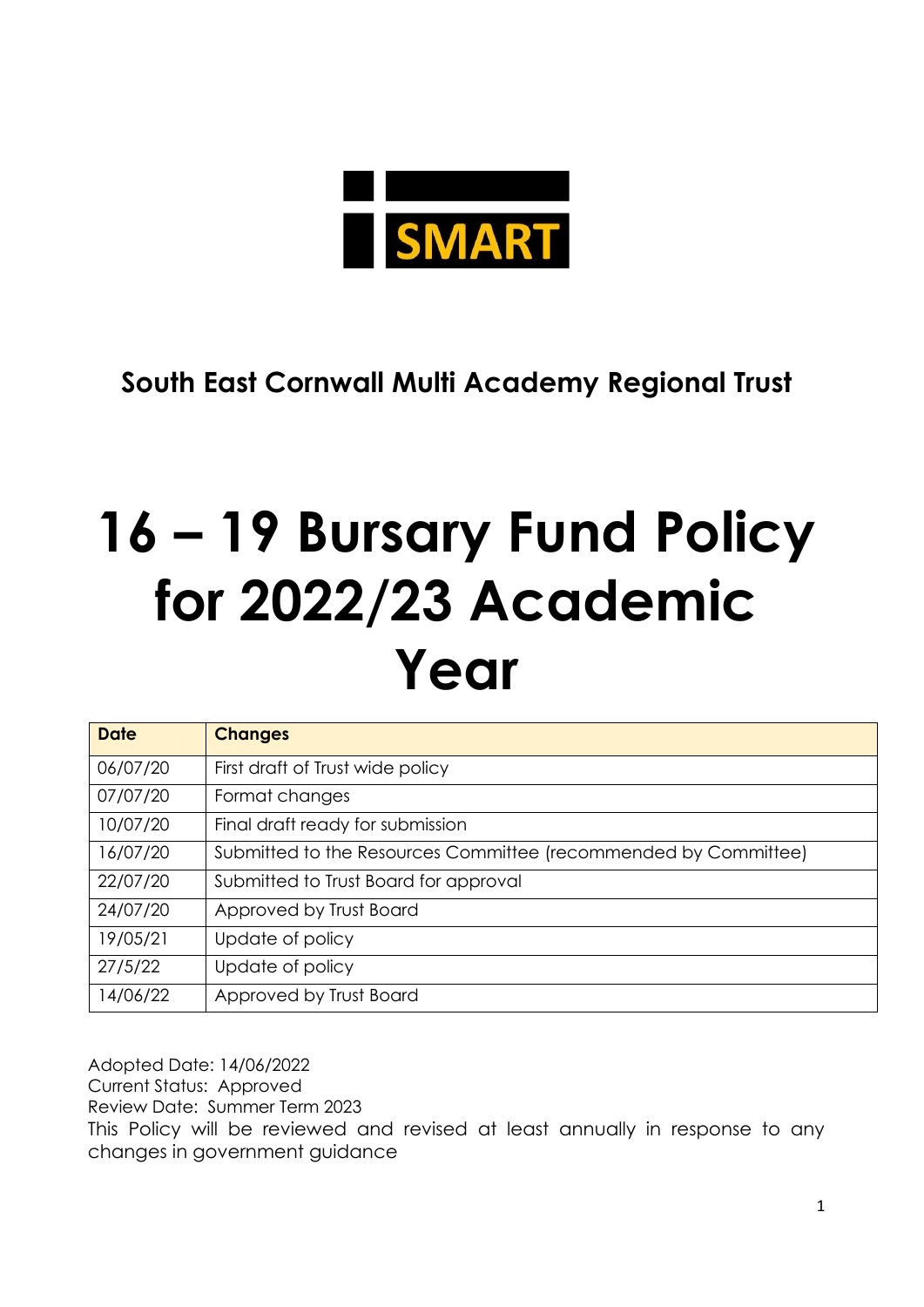## **Contents**

| <b>Introduction</b>                                                                                                                                              | 3              |
|------------------------------------------------------------------------------------------------------------------------------------------------------------------|----------------|
| Who is eligible?                                                                                                                                                 | 3              |
| Grant funding available                                                                                                                                          | 3              |
| Eligibility criteria: Group 1                                                                                                                                    | 3              |
| https://www.gov.uk/government/publications/16-to-19-bursary-fund-guide-2022-to-<br>2023-academic-year/16-to-19-bursary-fund-guide-2022-to-2023-academic-yearPro- |                |
| rata bursaries for vulnerable groups<br>Evidence of eligibility                                                                                                  | 4<br>4         |
| Eligibility criteria: Group 2                                                                                                                                    | $\overline{4}$ |
| What can the bursary fund be used for?                                                                                                                           | 5              |
| What the bursary fund cannot be used for                                                                                                                         | 5              |
| Conditions for receiving bursary funding                                                                                                                         | 5              |
| How to make a claim                                                                                                                                              | 6              |
| Notification of qualification for Bursary                                                                                                                        | 6              |
| Paying bursary funding to eligible students                                                                                                                      | 6              |
| Appeals                                                                                                                                                          | 6              |
| Administration contribution                                                                                                                                      | 6              |
| Recovering Funds due to Fraud                                                                                                                                    | 6              |
| Rules on Unspent Bursary Funds                                                                                                                                   | 6              |
| Audit, assurance and fraud                                                                                                                                       | $\overline{7}$ |
| Appendix 1                                                                                                                                                       | 8              |
| Appendix 2                                                                                                                                                       | 12             |
| Appendix 1                                                                                                                                                       | 16             |
| Appendix 2                                                                                                                                                       | 20             |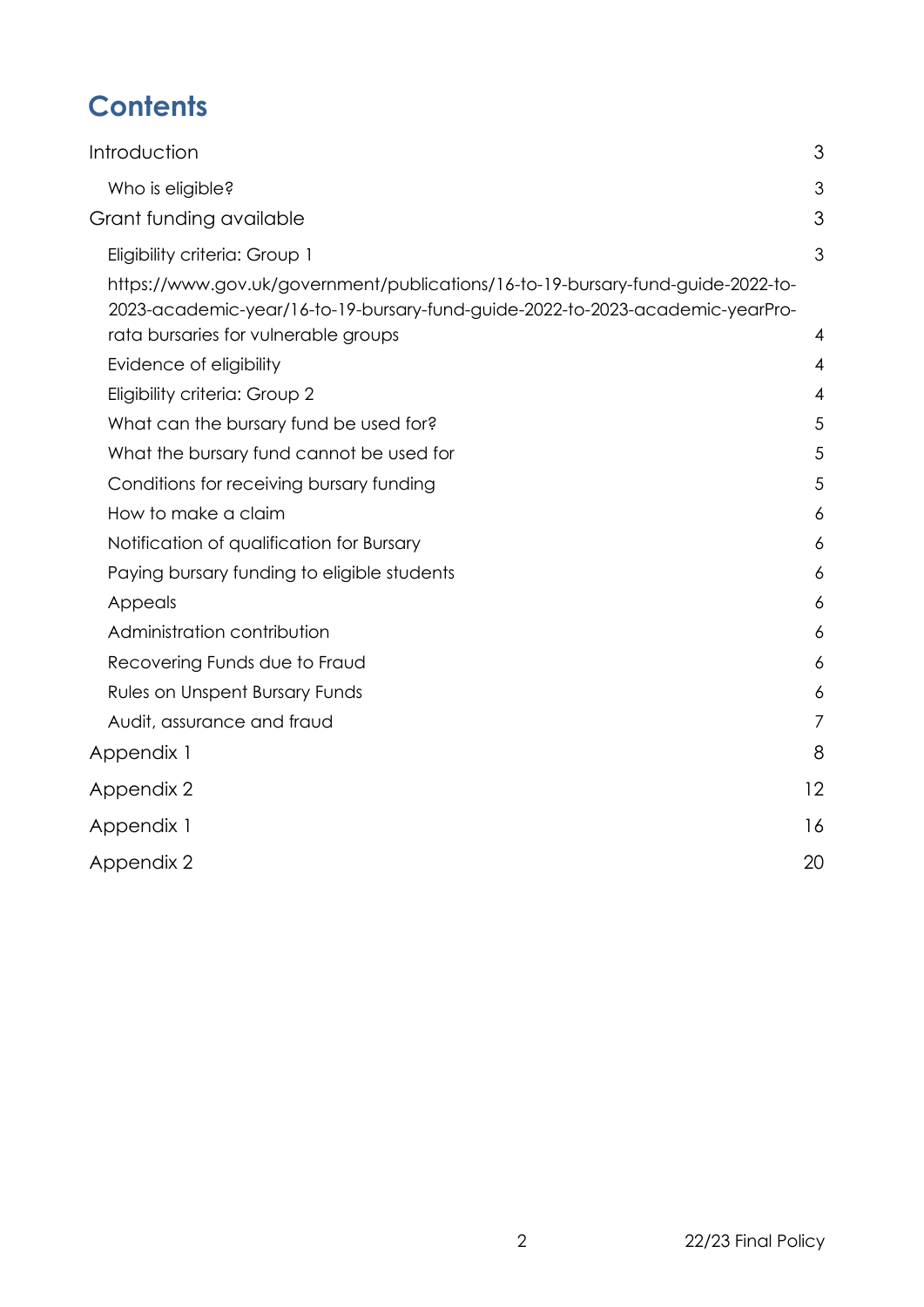## <span id="page-2-0"></span>**Introduction**

The 16 to 19 Bursary Fund is made available from the Government through the Education Skills Funding Agency (ESFA) and provides financial support to help students overcome specific financial barriers to participation so they can remain in education.

The Trust's policy has been developed in line with the ESFA guidance to ensure that all students are treated in a fair and consistent way.

### <span id="page-2-1"></span>**Who is eligible?**

There are two types of 16 to 19 bursaries and a student must be aged 16 or over but under 19 at 31 August 2022 to be eligible for help from the bursary fund in the 2022-23 academic year:

- Bursaries for defined vulnerable groups
- Discretionary bursaries which the Trust award to meet individual needs; for example, help with the cost of transport, meals, books and equipment.

## <span id="page-2-2"></span>**Grant funding available**

- The Vulnerable bursary grant is claimed by the Trust from the ESFA on an individual claim/student basis
- The Discretionary bursary grant is allocated to the Trust by the annual 16-19 formulaic bursary grant awarded from the ESFA. This is a set amount for the Trust to distribute in line with the policy. The Trust will set aside 20% of the 16-19 Discretionary Bursary amount provided to accommodate changes in circumstance and ensure that requests for funding from students received after 30th September can be accommodated.

## <span id="page-2-3"></span>**Eligibility criteria: Group 1**

#### *Bursaries for young people in defined Vulnerable groups*

The defined vulnerable groups are students who are:

- In care
- Care leavers
- Receiving Income Support, or Universal Credit because they are financially supporting themselves or financially supporting themselves and someone who is dependent on them and living with them such as a child or partner
- Receiving Disability Living Allowance or Personal Independence Payments in their own right as well as Employment and Support Allowance or Universal Credit in their own right.

The bursary for vulnerable groups can pay up to £1,200 per year to a student participating on a study programme that lasts for 30 weeks or more. Students on study programmes of less than 30 weeks will be paid a pro-rota amount.

Definitions of students in Vulnerable Groups can be found in the ESFA guidance: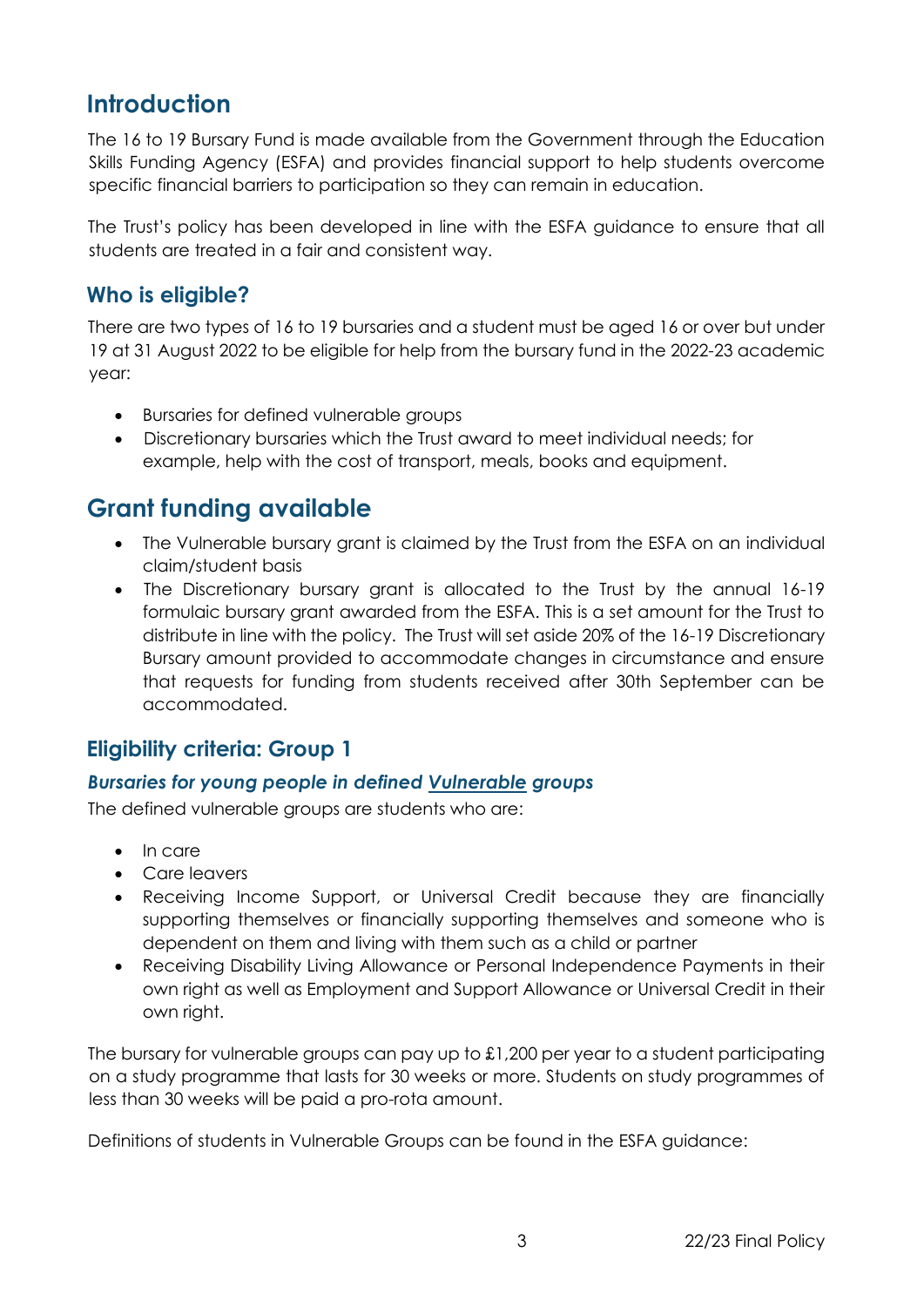## <span id="page-3-0"></span>**https://www.gov.uk/government/publications/16-to-19-bursary-fundguide-2022-to-2023-academic-year/16-to-19-bursary-fund-guide-2022-to-2023-academic-yearPro-rata bursaries for vulnerable groups**

The Trust may decide that although a young person may be eligible for a bursary because they are in one or more of the defined vulnerable groups, they do not have any actual financial need. This might be because their financial needs are already met and/or because they have no financial costs in their chosen subjects. The Trust can refuse a student's application on this basis. Similarly, students should only receive the amount they actually need to participate and not automatically receive £1,200 if they do not need the full amount. Equally, the Trust can pay a bursary to a vulnerable group student of more than £1,200 if they assess they need extra help to remain in education. Any payments over £1,200 must be paid from the Trust's discretionary bursary allocation or from their own School Budget funds.

## <span id="page-3-1"></span>**Evidence of eligibility**

The Trust must obtain proof that students are eligible for a bursary for **vulnerable** groups and will retain copies for audit purposes. For example:

- For students who are in care or a care leaver, written confirmation of their current or previous looked-after status form the relevant local authority. The evidence could be a letter or an email from the local authority
- For students in receipt of Income Support or Universal Credit, a copy of their Income Support or Universal Credit award notice. This must clearly state that the claim is in the student's name/confirm they are entitled to the benefits in their own right. The evidence must not state any conditions that prevent them from participating in further education or training
- For students in receipt of Universal Credit, the Trust must also see a tenancy agreement in the student's name, a child benefit receipt, children's birth certificate, utility bills etc
- For students receiving Universal Credit/Employment and Support Allowance and Disability Living Allowance and Personal Independence Payments, a copy of their Universal Credit claim form DWP (Universal Credit claimants should be able to print of details of their award from their online account). Evidence of receipt of Disability Living Allowance or Personal Independence Payment must also be provided.

## <span id="page-3-2"></span>**Eligibility criteria: Group 2**

#### *Discretionary bursaries*

If your total gross household income is below £25,000 you will be able to apply for a bursary award. Evidence of household gross income will be required and may include:

- P60 or 2 months' pay slips or 4 weekly slips dated within 3 months
- 2022 audited accounts or 2022 official tax return or Tax credits award 2022-23 showing self-employed income
- Pension official letter showing an ongoing pension dated 2022 onwards;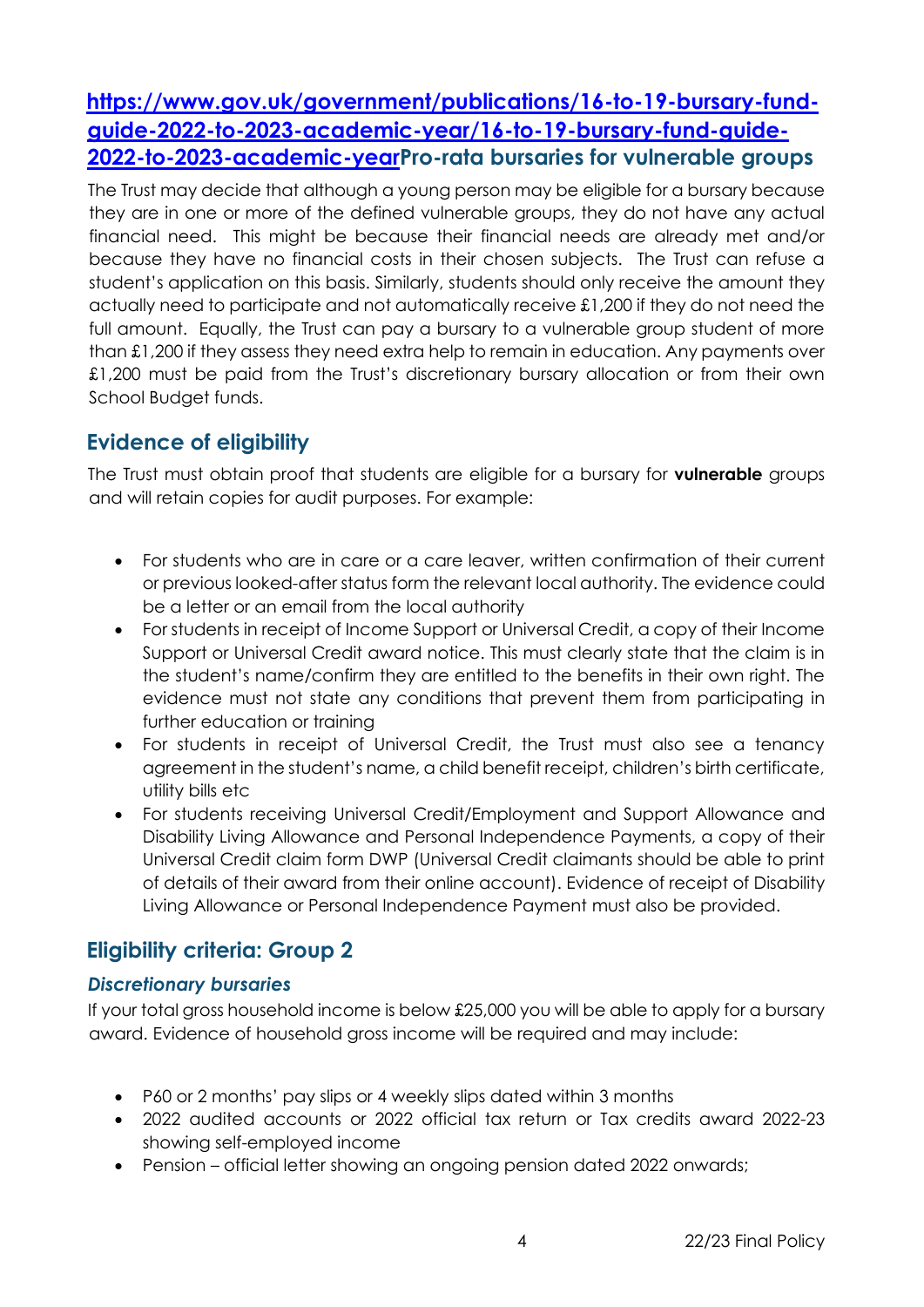- Universal credit and Earnings above £7,400 per year all pages of the latest 3 awards statements for 2022 onwards showing earning for each period
- Council Tax Reduction all pages of an official letter showing ongoing benefit for 2022 onwards
- Child Tax Credit and Income above £17,005 per year-all pages of the 2022-23 tax credit award or bank statements showing 3 consecutive payments dated within 3 months
- Child Benefit all pages of an official letter showing an ongoing benefit for 2022 onwards or bank statements showing 3 consecutive payments dated within 3 months
- Other please specify.

The application will be considered by the School's Bursary Committee during the first term of the academic year therefore claims must be submitted by 30th September for consideration. Any ad hoc claims after this date will be considered on the basis of the 20% funds remaining and on a first come first served basis. Students and their parents/carers should understand that the available fund is limited.

The Bursary Committee is made up of the Head of Sixth Form, the Finance Manager and the Sixth Form Administrator. The Head of Sixth Form will offer information to the Committee about a student's circumstances, well-being, behaviour, progress and attendance.

Application for a bursary does not guarantee receipt of bursary funds.

## <span id="page-4-0"></span>**What can the bursary fund be used for?**

- Books/materials/equipment
- Free/subsidised school meals
- Trips and enrichment
- UCAS fees and University open day visits
- Professional clothing for attendance at Sixth Form or interview
- Other items relevant to the individual student, this can include sportswear if appropriate to students post 16 course
- Travel help with transport costs.

## <span id="page-4-1"></span>**What the bursary fund cannot be used for**

The bursary fund is not intended to provide learning support – for example, counselling or mentoring, or to support extra-curricular activities where these are not essential to the students' study programme.

## <span id="page-4-2"></span>**Conditions for receiving bursary funding**

The bursary for vulnerable groups and, the discretionary bursary is conditional on the student having satisfactory attendance, performance and behaviour.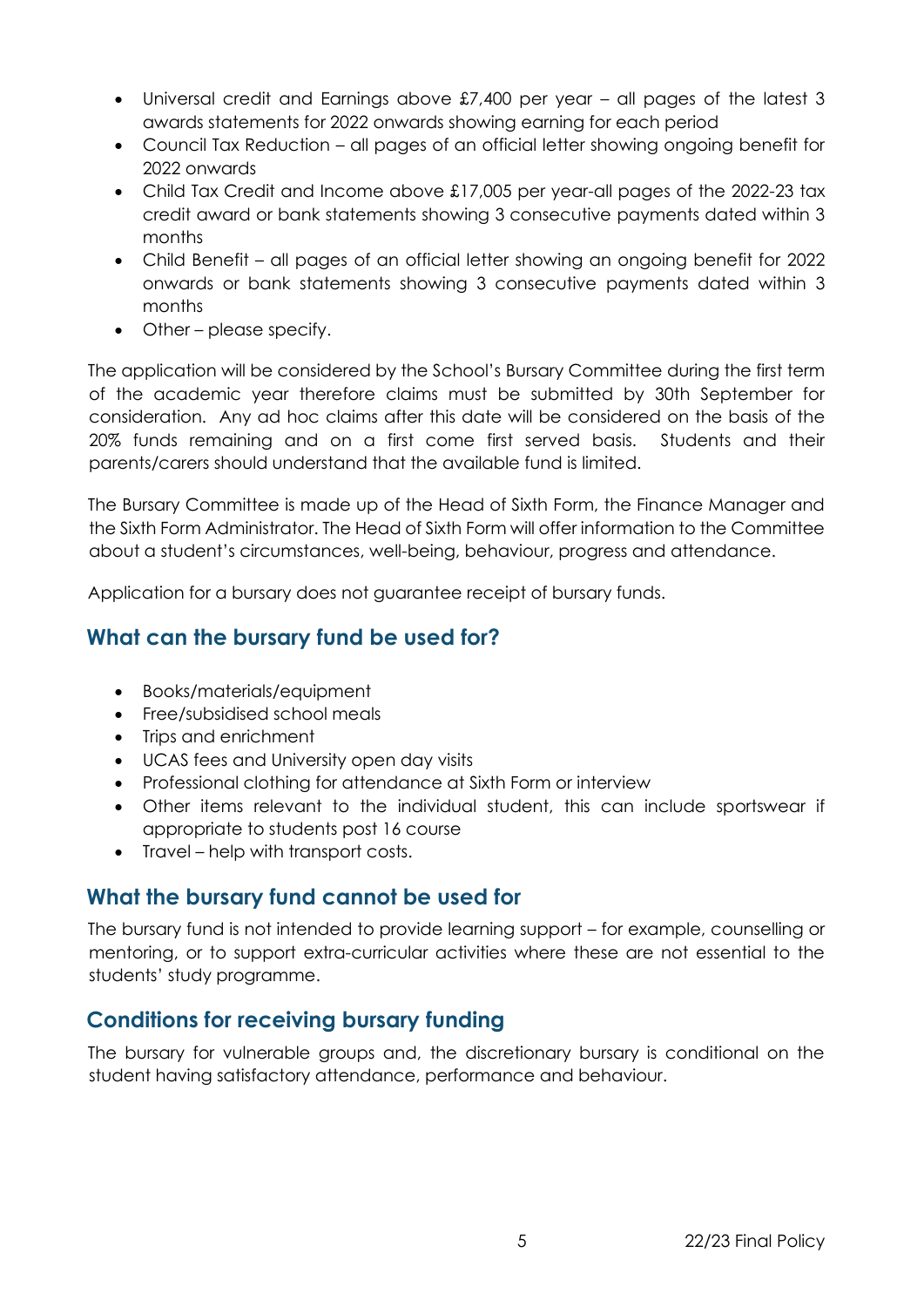#### <span id="page-5-0"></span>**How to make a claim**

To make a claim, complete the application form included in this policy for the relevant school Sixth Form at:

- Appendix 1 for Group 1 Vulnerable bursary
- Appendix 2 for Group 2 Discretionary bursary.

#### <span id="page-5-1"></span>**Notification of qualification for Bursary**

Students will receive a letter confirming receipt of their application to the '16-19 Bursary Fund' along with the support allocation awarded by the Bursary Fund Committee and, if appropriate, a payment scheme.

#### <span id="page-5-2"></span>**Paying bursary funding to eligible students**

ESFA encourages institutions to pay bursaries in-kind rather than cash as far as possible.

It does not recommend that large or lump sum bursary payments are made to students.

Any bursary payments made to you will be by BACS and outlined in detail when the award is made. Bank details must be in the student's name.

*Exceptions can be made only if there are extenuating circumstances.* 

#### <span id="page-5-3"></span>**Appeals**

Any student wishing to appeal against the Support Level allocated should do so in writing within two weeks of receiving their letter of Support Allocation. Appeals should be made to the School's Sixth Form Administrator and further evidence to support the claim may be called upon. This will then be considered by the Trust's Chief Financial Officer.

#### <span id="page-5-4"></span>**Administration contribution**

The Trust is permitted to use up to 5% of their allocation for administrative costs.

#### <span id="page-5-5"></span>**Recovering Funds due to Fraud**

The Trust is responsible for investigating instances of fraud relating to bursary fund applications. Significant fraud involves one or more of the following:

- The amount of money is over £1,200;
- The particulars of the fraud are novel, unusual, systemic or complex;
- There is likely to be great public interest because of the nature of the fraud or the people involved.

#### <span id="page-5-6"></span>**Rules on Unspent Bursary Funds**

The ESFA permits institutions to carry unspent bursary funds over to the next academic year and must continue to be used to support students in this category. The Trust must fully utilise any unspent funds for either discretionary bursary or free meals before using the new academic year allocation. Any remaining funds must be returned to the ESFA.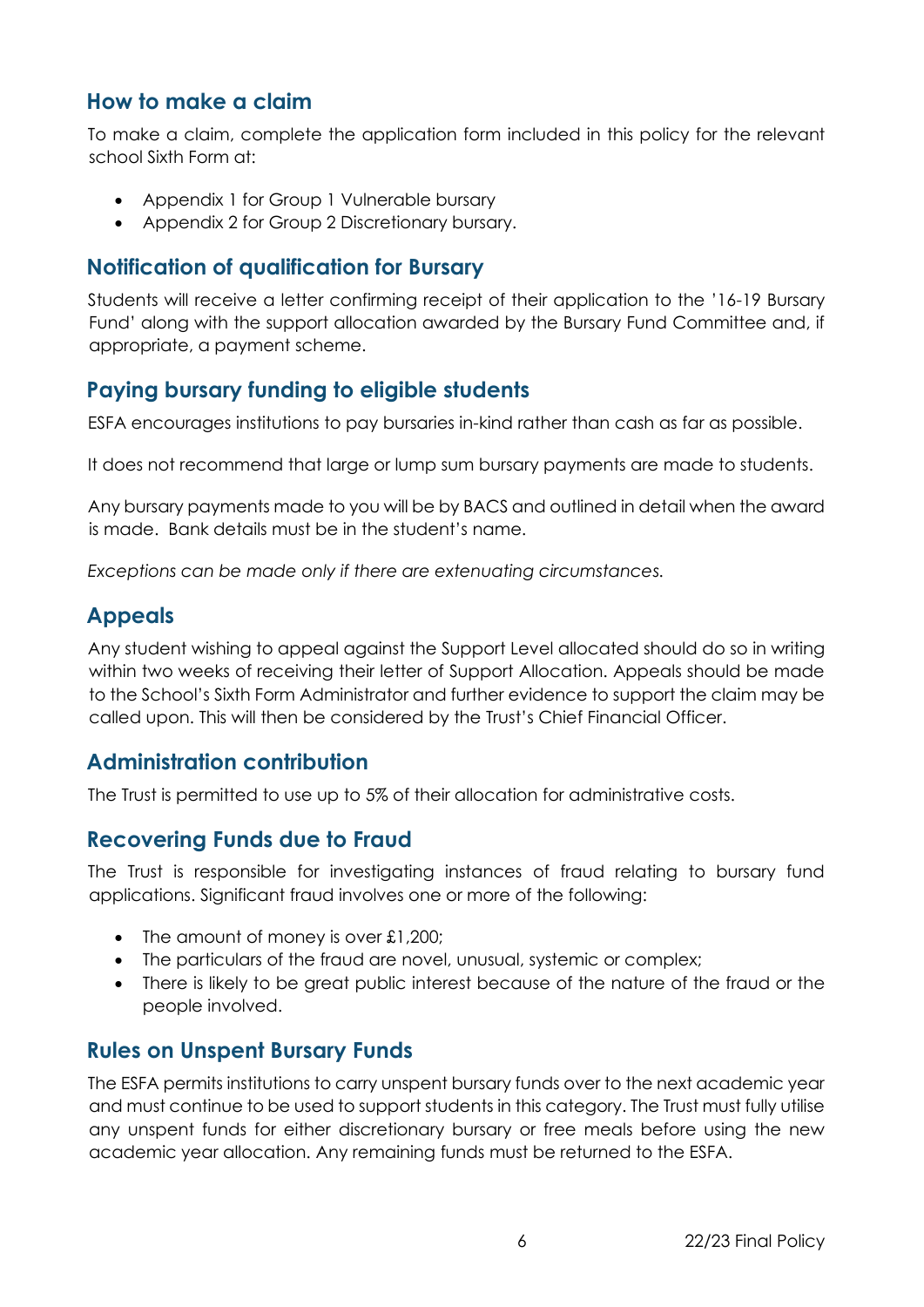#### <span id="page-6-0"></span>**Audit, assurance and fraud**

16 to 19 Bursary Funds are subject to normal assurance arrangements for 16 to 19 education and training.

The Trust will retain copies of any documents the student has signed to give formal agreement to their conditions for payment.

Hard or scanned copies of documentation will be retained for 6 years.

Examples of documentation include:

For the bursary for vulnerable groups:

- A copy of the funding claim sent to Student Bursary Support Service (SBSS);
- Evidence showing that the student is eligible, for example, a letter from Department for Work and Pensions (DWP) or the local authority or a copy of the student's online Universal Credit statement;
- Evidence of payments received from the Student Bursary Support Service (SBSS), for example bank statements and remittance advices;
- A copy of the student's individual assessment of actual financial need;
- Evidence of payments made to the student.

For the discretionary bursary:

- Evidence used to assess eligibility and determine household income, such as P60s, self-employment credit;
- A copy of the student's individual assessment of actual financial need;
- Receipts for purchases made, for example, bus pass, lunch receipts or book receipts.

Further ESFA guidance and information is available on:

https://www.gov.uk/government/publications/16-to-19-bursary-fund-guide-2022-to-2023 academic-year/16-to-19-bursary-fund-guide-2022-to-2023-academic-year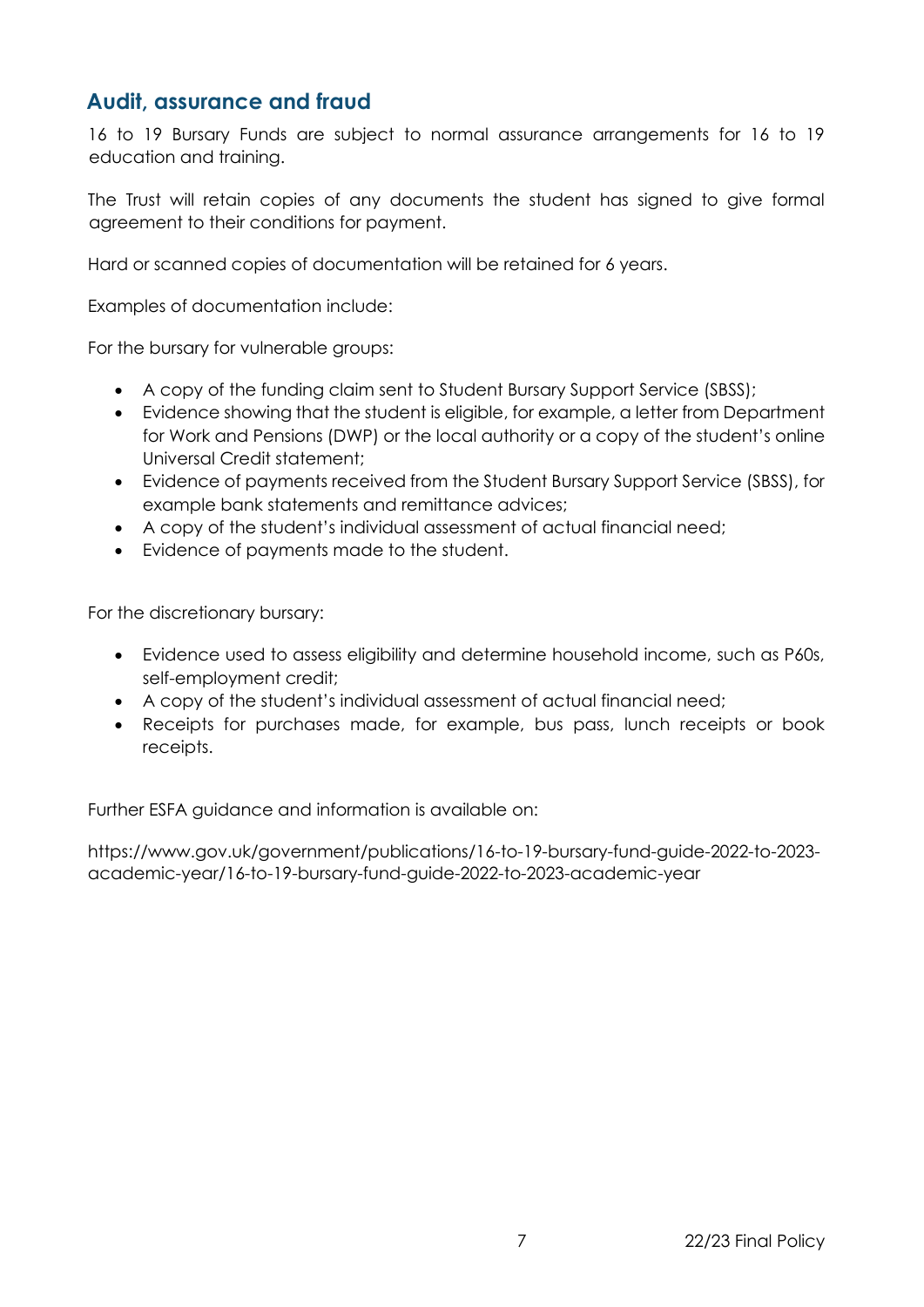## **Appendix 1**

<span id="page-7-0"></span>

Please read the Trust's Bursary guidance carefully before completing and submitting your application.

#### **Group 1 (Section A) to be completed by the Student**

Vulnerable Group Bursary – for looked after students, those in care, care leavers, students receiving Income Support (or Universal Credit) in their own name and disabled students in receipt of both Employment Support Allowance and Disability Living Allowance (or Personal Independence payments).

| <b>Section A</b>          |       |  |
|---------------------------|-------|--|
| Student's full name:      | Tutor |  |
|                           | Group |  |
| Student's full address    |       |  |
| (including post code):    |       |  |
|                           |       |  |
|                           |       |  |
|                           |       |  |
| Contact telephone number: |       |  |
|                           |       |  |
| Email address:            |       |  |
|                           |       |  |

| I wish to claim support from the 16 to 19 vulnerable bursary fund, and I provide the<br>following information as evidence of my personal circumstance (please tick as<br>appropriate and attach documentary evidence) |                     |  |
|-----------------------------------------------------------------------------------------------------------------------------------------------------------------------------------------------------------------------|---------------------|--|
|                                                                                                                                                                                                                       | Tick as appropriate |  |
| Written Local Authority evidence of looked-after or care status.                                                                                                                                                      |                     |  |
| HMRC evidence e.g. Tax credit award, Pension credits and<br>Universal credits.                                                                                                                                        |                     |  |
| Employment Support Allowance, Job Seekers & Income Support<br>in my own name combined with Disability Living Allowance or<br>Personal Independence Payments.                                                          |                     |  |
| Housing Benefit.                                                                                                                                                                                                      |                     |  |
| Information provided is for the purpose only and will be treated in the strictest<br>confidence.                                                                                                                      |                     |  |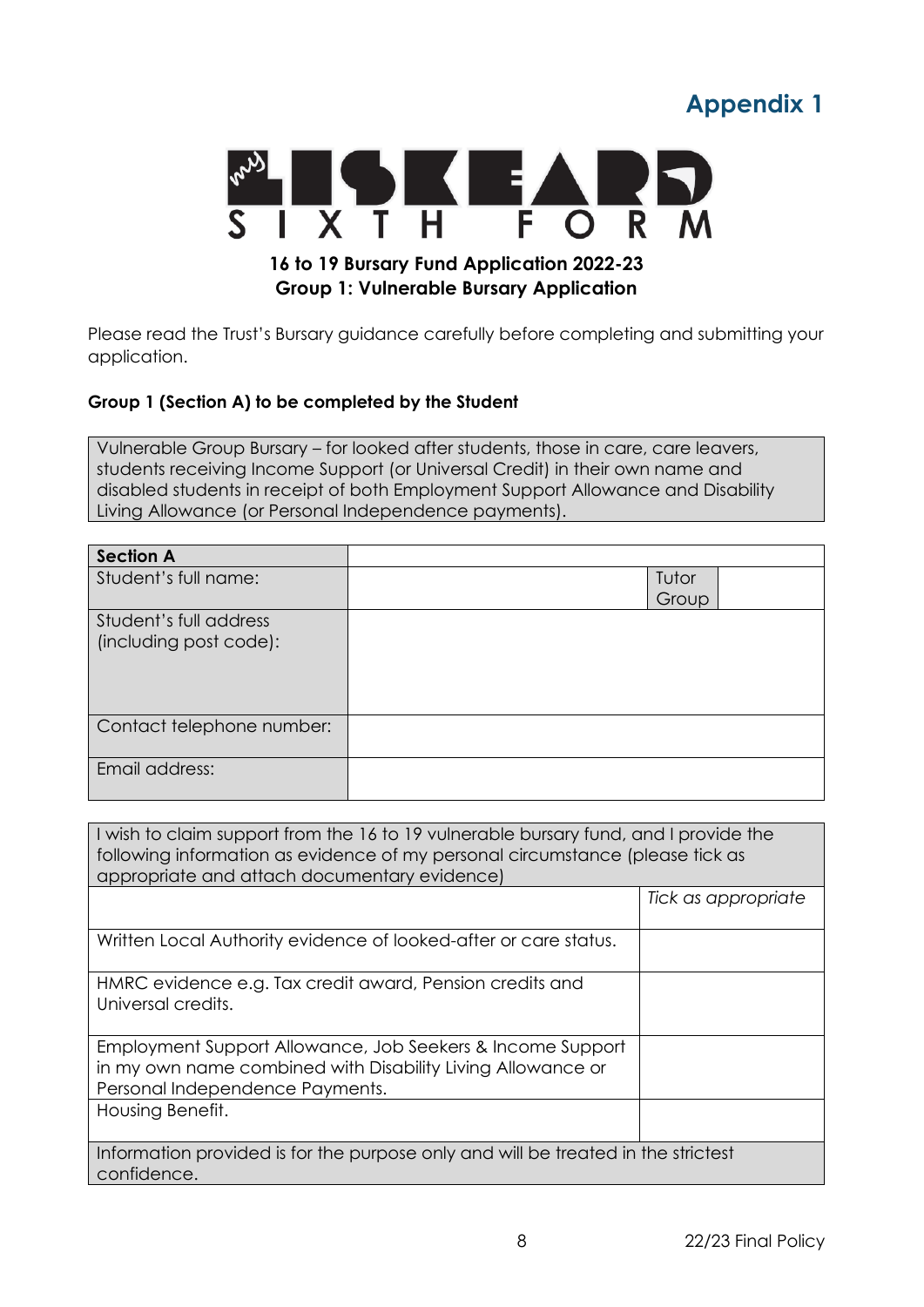| I confirm that I have read the Trust's attached guidance, and the information provided |
|----------------------------------------------------------------------------------------|
| on this form is correct.                                                               |

I understand that any false information given, or failure to notify the Sixth Form administrator of a change in personal circumstances, will result in disqualification of support.

| Student signature:         | Date: |
|----------------------------|-------|
|                            |       |
| Parent/Guardian signature: | Date: |

#### **Group 1 (Section B) to be completed by Bursary Fund Administrator**

| <b>Section B</b>                                                                                        |                 |  |
|---------------------------------------------------------------------------------------------------------|-----------------|--|
| I have seen the evidence required for the full bursary and have placed copies in the<br>student's file. |                 |  |
| Bursary Committee members in attendance:                                                                | Date of meeting |  |
| Award Approved/amount:                                                                                  | Date            |  |
| Action agreed to reimburse the Student:                                                                 |                 |  |
| Administrator Name & signature:                                                                         | Date            |  |
| Finance authorisation:                                                                                  | Date            |  |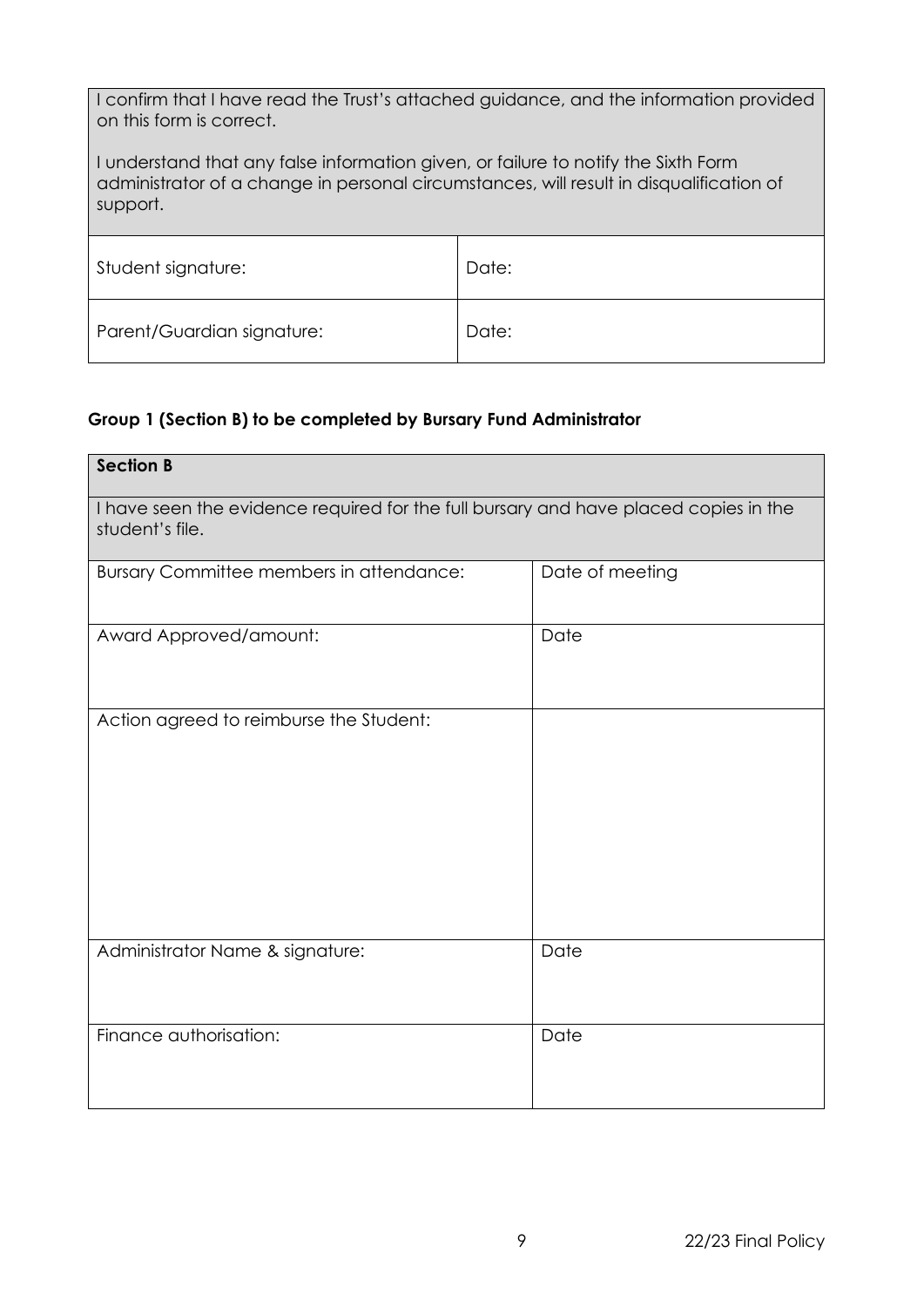#### **Group 1 (Section C) to be completed by the Student**

Please detail what financial support you need to the best of your knowledge.

Here are some examples of approximate costs, to act as guidance when filling out this form.

| Subsidised transport                               | £515.00         |
|----------------------------------------------------|-----------------|
| Petrol costs (receipts needed) to and from college |                 |
| <b>Textbooks</b>                                   | £25.00 -£50.00  |
| Sketchbooks                                        | £20.00          |
| PE Clothing                                        | £50.00          |
| Geography field trip                               | £100.00         |
| Calculator                                         | £20.00 - £60.00 |
| Stationery                                         | £25.00          |

| <b>Section C</b>                                                                                                                     |           |
|--------------------------------------------------------------------------------------------------------------------------------------|-----------|
| Please detail what financial support you need and the costs<br>applicable to the best of your knowledge when submitting the<br>claim | Cost      |
|                                                                                                                                      |           |
|                                                                                                                                      |           |
|                                                                                                                                      |           |
|                                                                                                                                      |           |
|                                                                                                                                      |           |
|                                                                                                                                      |           |
|                                                                                                                                      |           |
|                                                                                                                                      |           |
|                                                                                                                                      |           |
|                                                                                                                                      |           |
|                                                                                                                                      |           |
| Total costs applicable                                                                                                               | $\pounds$ |

*NB: For audit purposes all receipts/invoices, etc. must be filed with this claim to verify payment.*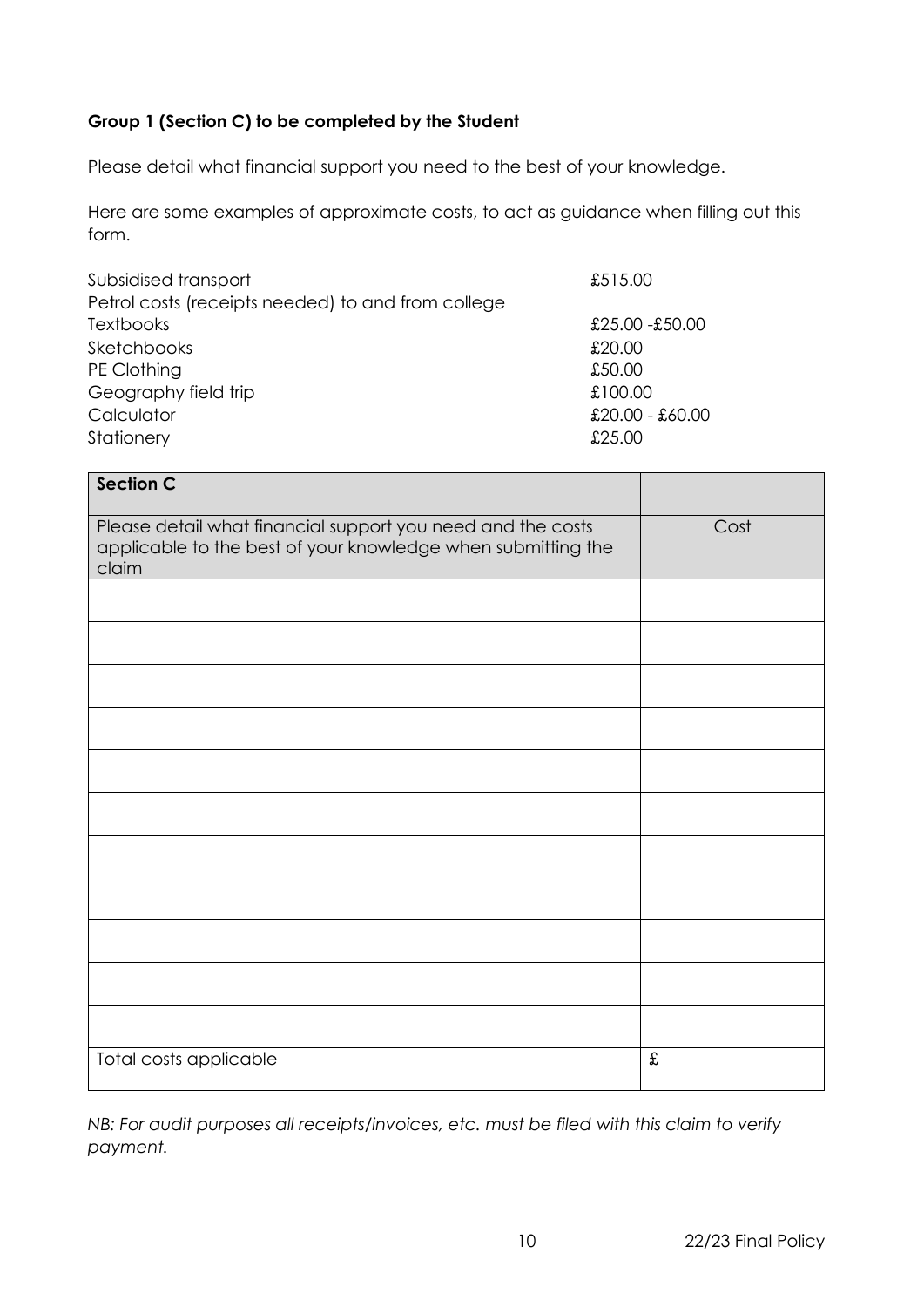#### **Group 1 (Section D) to be completed by the Student**

## **Section D Student Bank/Building Society Details** To receive payments you must have a bank account in your own name. If you do not have a bank account, you need to open one before completing this form. Name of Account Holder:…………………………………………………………………………… Name of Bank:…………………………………………………………………………………………. Branch Address:……………………………………………………………………………………….. Account Number:…………………........................................Sort Code:………………………..

**Please note that if your application for the 16 – 19 Bursary Fund is unsuccessful these details will be shredded. For those that are successful, these details will be kept securely and confidentially.**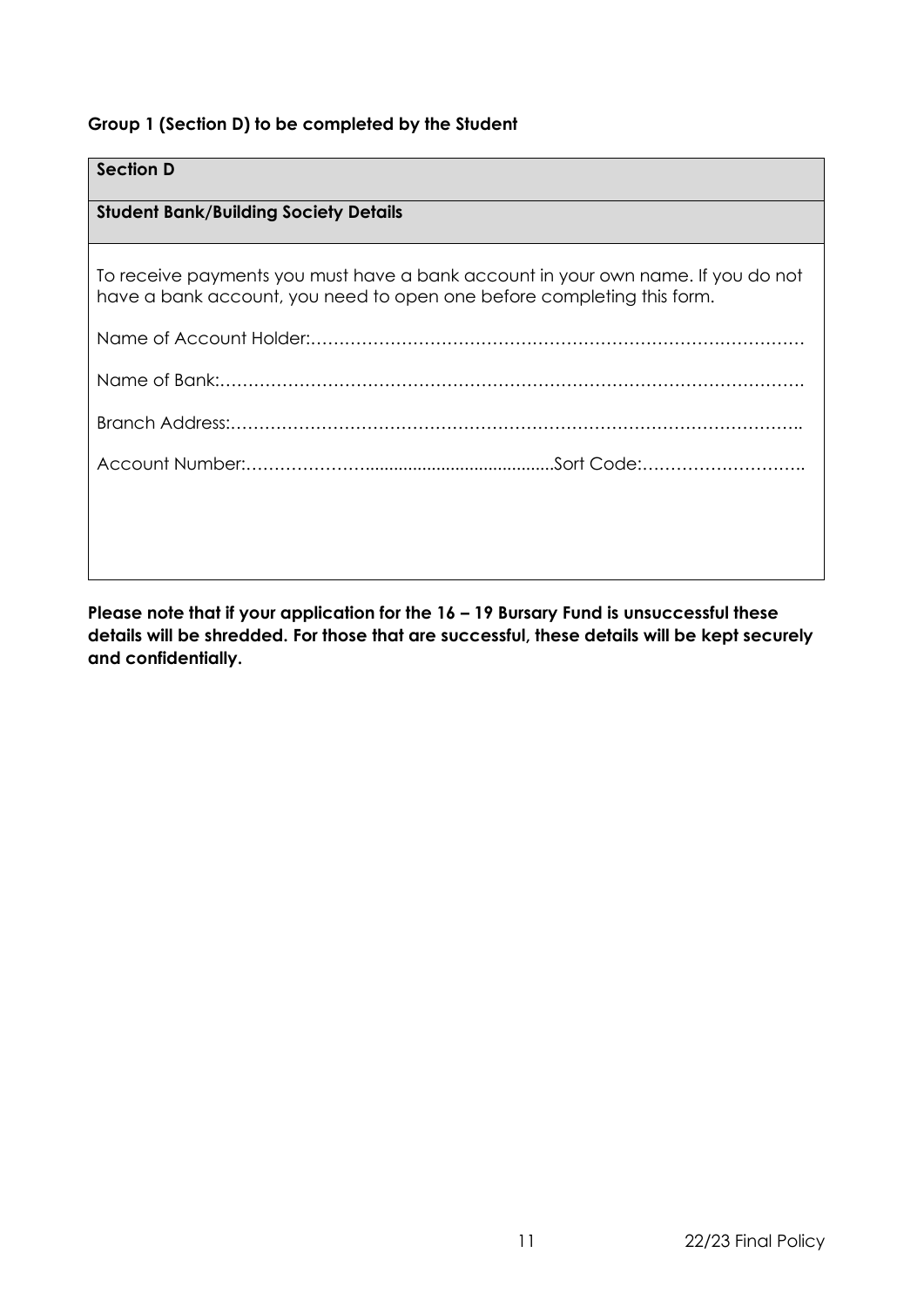## **Appendix 2**

<span id="page-11-0"></span>

#### **16 to 19 Bursary Fund Application 2022-23 Group 2: Discretionary Bursary Application**

Please read the Trust's Bursary guidance carefully before completing and submitting your application.

#### **Group 2 (Section A) to be completed by the Student**

Discretionary bursary for students from lower income households up to **£25,000**

| <b>Section A</b>                                |                |  |
|-------------------------------------------------|----------------|--|
| Student full name:                              | Tutor<br>Group |  |
| Students full address<br>(including post code): |                |  |
| Contact telephone<br>number:                    |                |  |
| Email address:                                  |                |  |

I wish to claim support from the 16 to 19 bursary fund, and I provide the following information as evidence of my personal circumstance (please tick as appropriate and attached documentary evidence)

|                                                                                    | Tick as appropriate |
|------------------------------------------------------------------------------------|---------------------|
| P60 or 2 months' pay slips or 4 weekly slips dated within 3                        |                     |
| months.                                                                            |                     |
|                                                                                    |                     |
| 2022 audited accounts or 2022 official tax return or Tax credits                   |                     |
| award 2022-23 showing self-employed income.                                        |                     |
| Pension - official letter showing an on-going pension dated 2022                   |                     |
| onwards.                                                                           |                     |
| Universal credit and Earnings above £7,400 per year – all pages                    |                     |
| of the latest 3 award statements for 2022 onwards showing                          |                     |
| earnings for each period.                                                          |                     |
| Council Tax Reduction – all pages of an official letter showing                    |                     |
| ongoing benefit for 2022 onwards.                                                  |                     |
| Child Tax Credit and Income above £17,005 per year-all pages                       |                     |
| of the 2022-23 tax credits award or bank statements showing 3                      |                     |
| consecutive payments dated within 3 months.                                        |                     |
| Information provided is for this purpose only and will be treated in the strictest |                     |
| confidence.                                                                        |                     |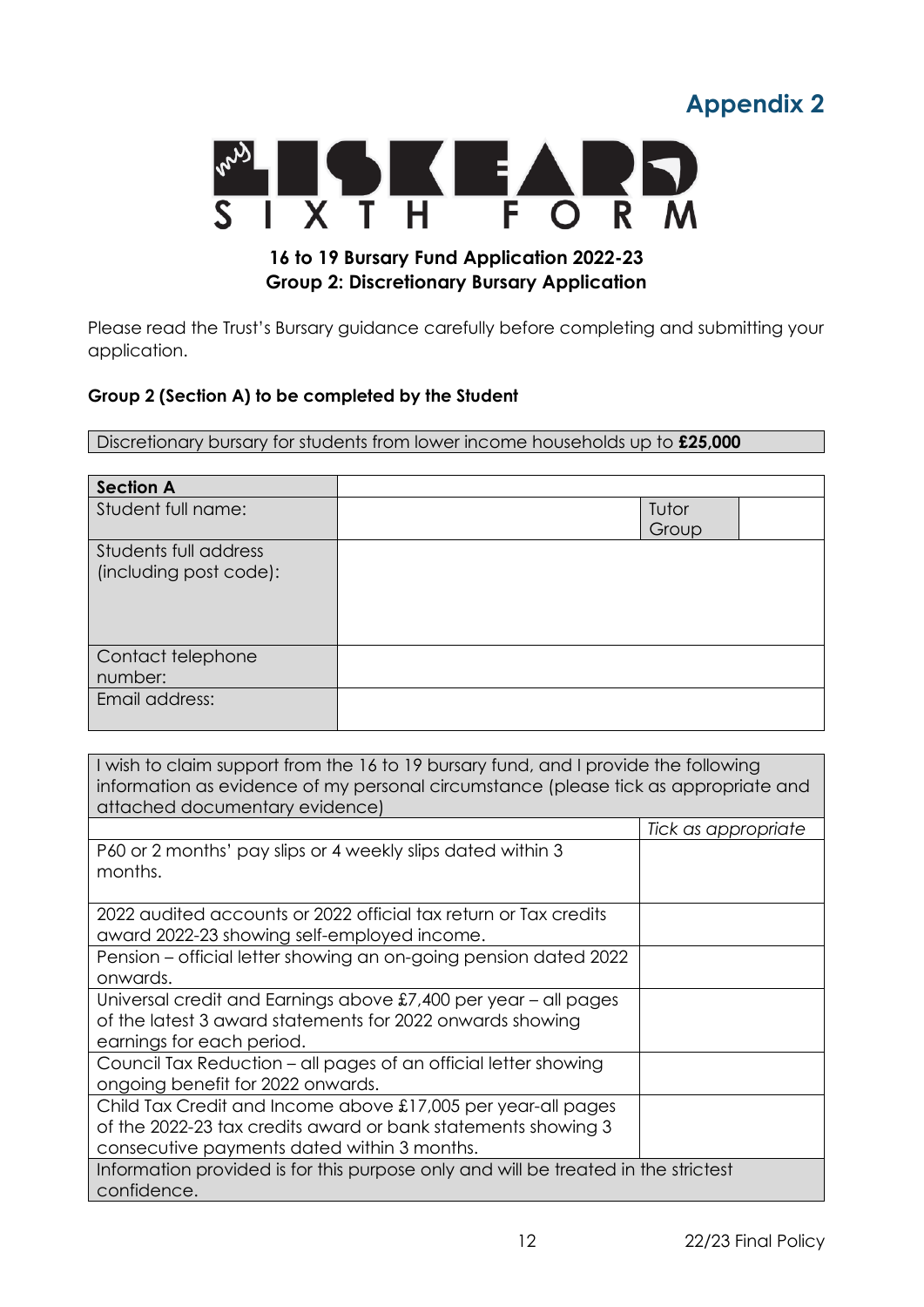I confirm that I have read the attached guidance, and the information provided on this form is correct.

I understand that any false information given, or failure to notify the Sixth Form administrator of a change in personal circumstances, will result in disqualification of support.

I understand that I may have to repay part or all of this assistance offered if my attendance, conduct or progress is not satisfactory.

| Student signature:         | Date: |
|----------------------------|-------|
| Parent/Guardian signature: | Date: |

#### **Group 2 (Section B) to be completed by Bursary Fund Administrator**

| <b>Section B</b>                                                                                        |                 |  |
|---------------------------------------------------------------------------------------------------------|-----------------|--|
| I have seen the evidence required for the full bursary and have placed copies in the<br>student's file. |                 |  |
| Bursary Committee members in attendance:                                                                | Date of meeting |  |
| Award Approved/amount:                                                                                  | Date            |  |
| Action agreed to reimburse the Student:                                                                 |                 |  |
| Administrator Name & signature:                                                                         | Date            |  |
| Finance authorisation:                                                                                  | Date            |  |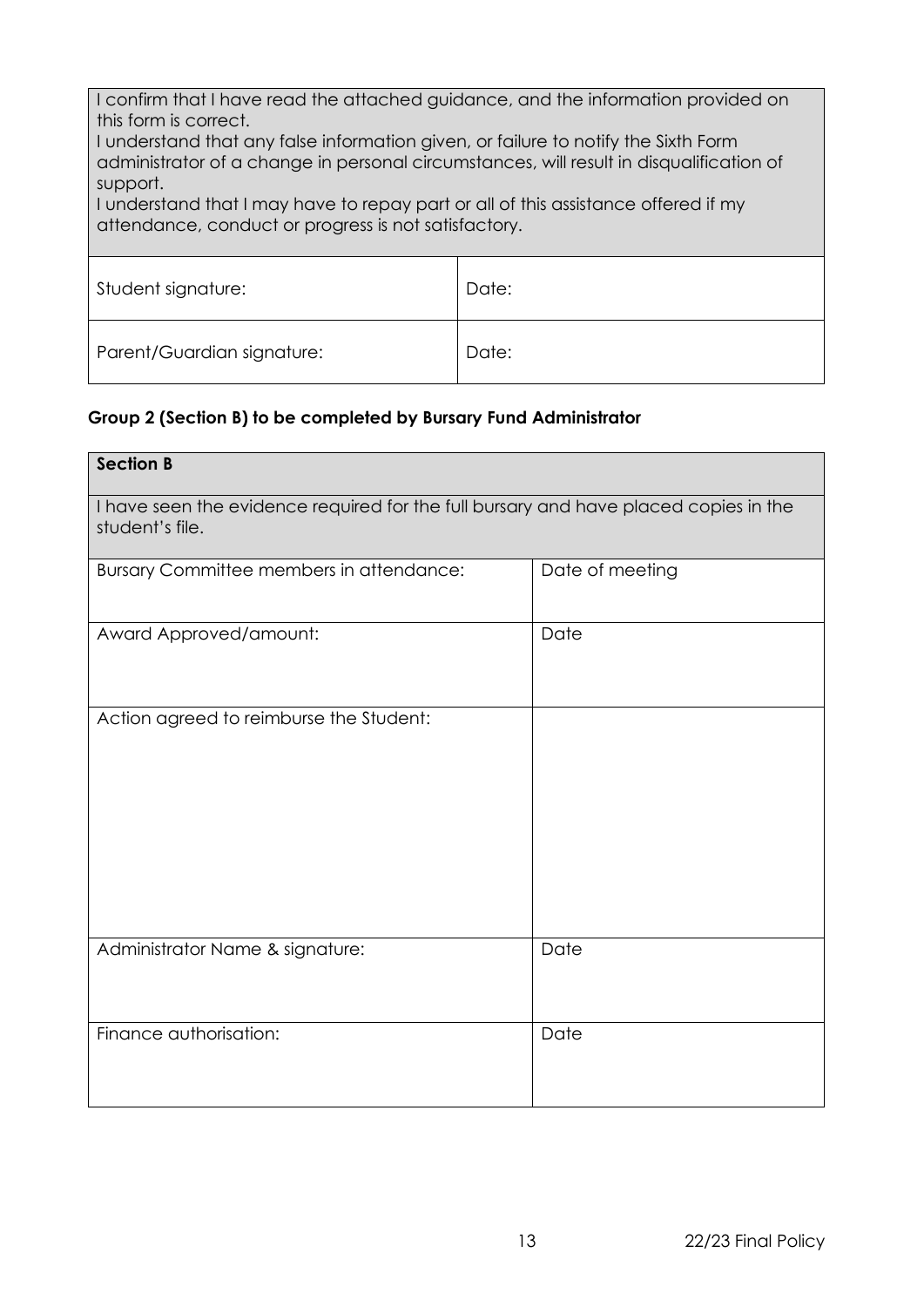#### **Group 2 (Section C) to be completed by the Student**

Please detail what financial support you need to the best of your knowledge.

Here are some examples of approximate costs, to act as guidance when filling out this form.

| Subsidised transport                               | £515.00           |
|----------------------------------------------------|-------------------|
| Petrol costs (receipts needed) to and from college |                   |
| <b>Textbooks</b>                                   | £25.00 -£50.00    |
| Sketchbooks                                        | £20.00            |
| PE Clothing                                        | £50.00            |
| Geography field trip                               | £100.00           |
| Calculator                                         | $£20.00 - £60.00$ |
| Stationery                                         | £25.00            |

| <b>Section C</b>                                                                                                                      |           |
|---------------------------------------------------------------------------------------------------------------------------------------|-----------|
| Please detail what financial support you need and the costs<br>applicable to the best of your knowledge when submitting the<br>claim. | Cost      |
|                                                                                                                                       |           |
|                                                                                                                                       |           |
|                                                                                                                                       |           |
|                                                                                                                                       |           |
|                                                                                                                                       |           |
|                                                                                                                                       |           |
|                                                                                                                                       |           |
|                                                                                                                                       |           |
|                                                                                                                                       |           |
|                                                                                                                                       |           |
|                                                                                                                                       |           |
| Total costs applicable                                                                                                                | $\pounds$ |

*NB: For audit purposes all receipts/invoices, etc. must be filed with this claim to verify payment.*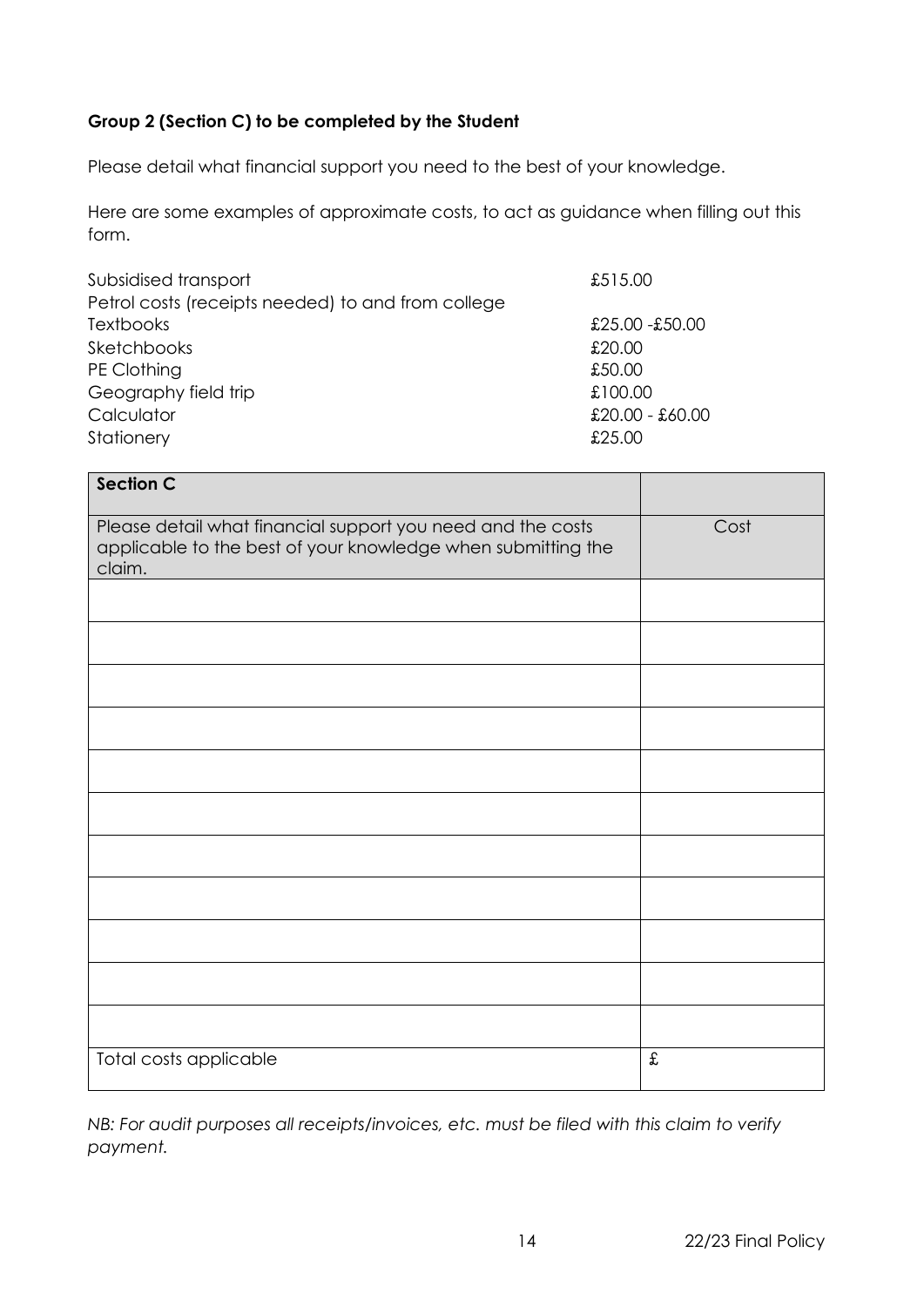#### **Group 2 (Section D) to be completed by the Student**

| <b>Section D</b>                                                                                                                                          |
|-----------------------------------------------------------------------------------------------------------------------------------------------------------|
| <b>Student Bank/Building Society Details</b>                                                                                                              |
| To receive payments you must have a bank account in our own name. If you do not<br>have a bank account, you need to open one before completing this form. |
|                                                                                                                                                           |
|                                                                                                                                                           |
|                                                                                                                                                           |
|                                                                                                                                                           |
|                                                                                                                                                           |
|                                                                                                                                                           |

**Please note that if your application for the 16 – 19 Bursary Fund is unsuccessful these details will be shredded. For those that are successful, these details will be kept securely and confidentially.**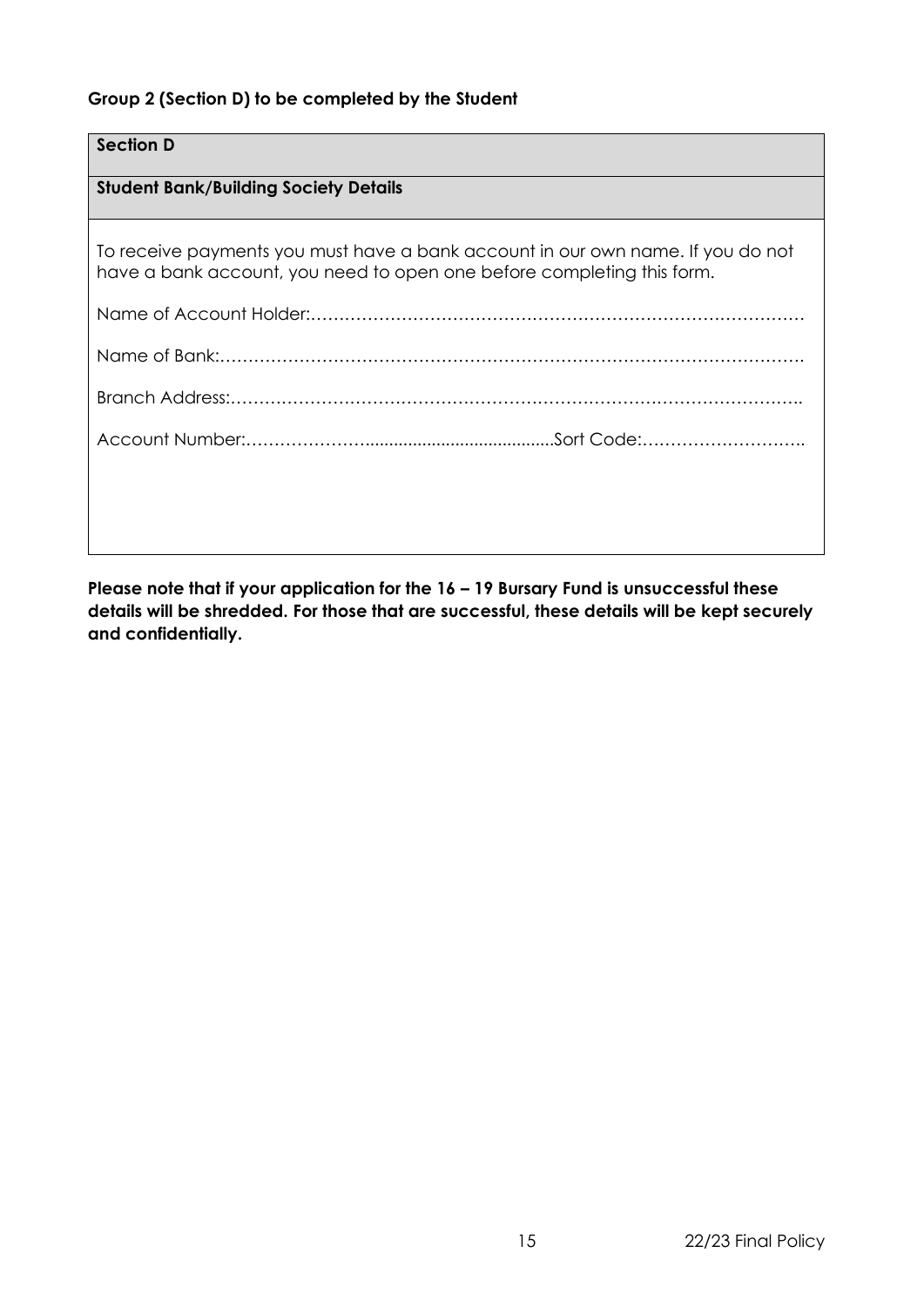## **Appendix 1**

<span id="page-15-0"></span>

#### **16 to 19 Bursary Fund Application 2022-23 Group 1: Vulnerable Bursary Application**

Please read the Trust's Bursary guidance carefully before completing and submitting your application.

#### **Group 1 (Section A) to be completed by the Student**

Vulnerable Group Bursary – for looked after students, those in care, care leavers, students receiving Income Support (or Universal Credit) in their own name and disabled students in receipt of both Employment Support Allowance and Disability Living Allowance (or Personal Independence payments).

| <b>Section A</b>          |       |  |
|---------------------------|-------|--|
| Student's full name:      | Tutor |  |
|                           | Group |  |
| Student's full address    |       |  |
| (including post code):    |       |  |
|                           |       |  |
|                           |       |  |
| Contact telephone number: |       |  |
|                           |       |  |
| Email address:            |       |  |
|                           |       |  |

| I wish to claim support from the 16 to 19 vulnerable bursary fund, and I provide the<br>following information as evidence of my personal circumstance (please tick as<br>appropriate and attach documentary evidence) |                     |  |
|-----------------------------------------------------------------------------------------------------------------------------------------------------------------------------------------------------------------------|---------------------|--|
|                                                                                                                                                                                                                       | Tick as appropriate |  |
| Written Local Authority evidence of looked-after or care status.                                                                                                                                                      |                     |  |
| HMRC evidence e.g. Tax credit award, Pension credits and<br>Universal credits.                                                                                                                                        |                     |  |
| Employment Support Allowance, Job Seekers & Income Support<br>in my own name combined with Disability Living Allowance or<br>Personal Independence Payments.                                                          |                     |  |
| Housing Benefit.                                                                                                                                                                                                      |                     |  |
| Information provided is for the purpose only and will be treated in the strictest<br>confidence.                                                                                                                      |                     |  |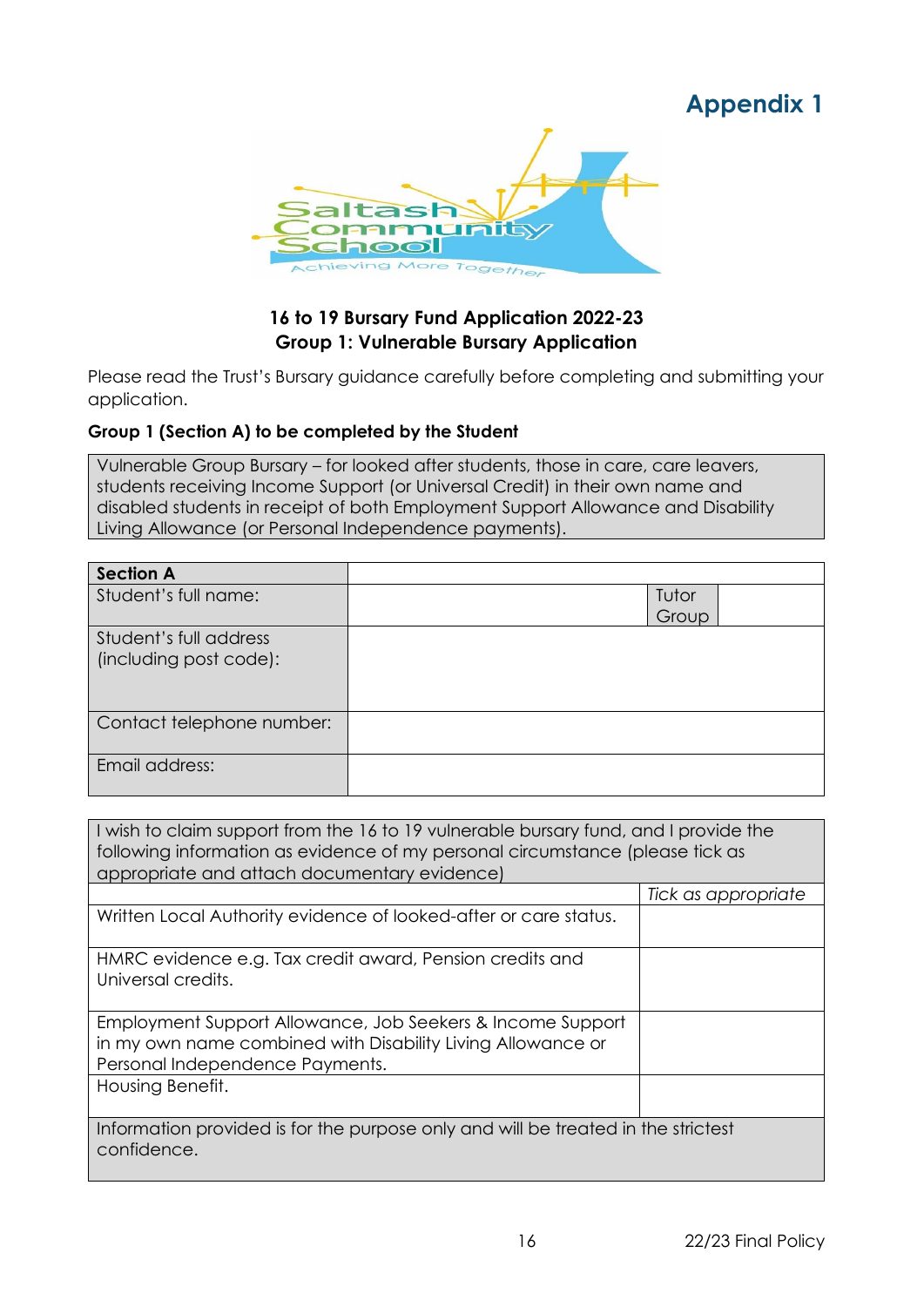| I confirm that I have read the Trust's attached guidance, and the information provided |  |
|----------------------------------------------------------------------------------------|--|
| on this form is correct.                                                               |  |

I understand that any false information given, or failure to notify the Sixth Form administrator of a change in personal circumstances, will result in disqualification of support.

| Student signature:         | Date: |
|----------------------------|-------|
|                            |       |
| Parent/Guardian signature: | Date: |

#### **Group 1 (Section B) to be completed by Bursary Fund Administrator**

| <b>Section B</b>                                                                                        |                 |  |
|---------------------------------------------------------------------------------------------------------|-----------------|--|
| I have seen the evidence required for the full bursary and have placed copies in the<br>student's file. |                 |  |
| Bursary Committee members in attendance:                                                                | Date of meeting |  |
| Award Approved/amount:                                                                                  | Date            |  |
| Action agreed to reimburse the Student:                                                                 |                 |  |
| Administrator Name & signature:                                                                         | Date            |  |
| Finance authorisation:                                                                                  | Date            |  |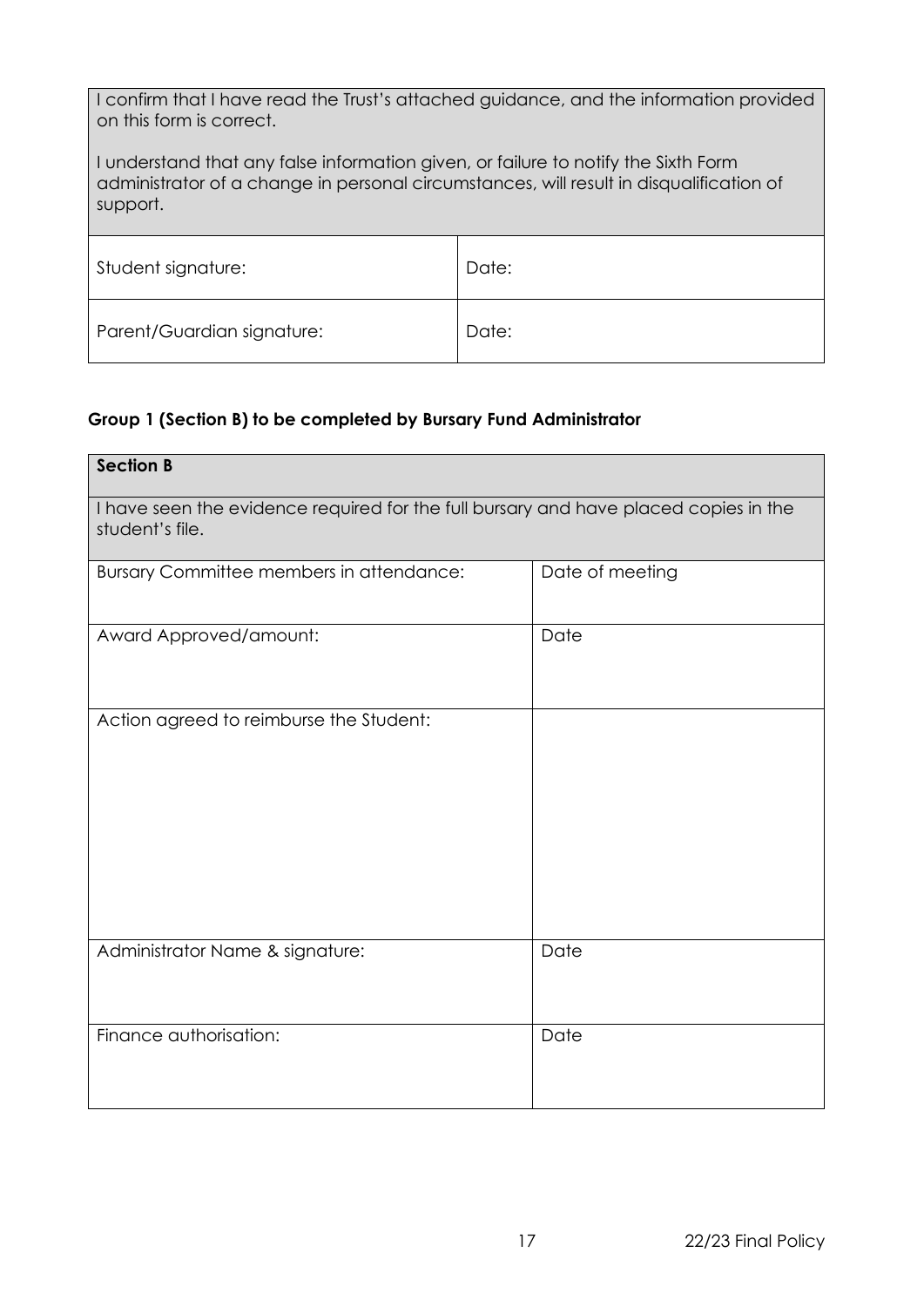#### **Group 1 (Section C) to be completed by the Student**

Please detail what financial support you need to the best of your knowledge.

Here are some examples of approximate costs, to act as guidance when filling out this form.

| Subsidised transport                               | £515.00         |
|----------------------------------------------------|-----------------|
| Petrol costs (receipts needed) to and from college |                 |
| <b>Textbooks</b>                                   | £25.00 -£50.00  |
| Sketchbooks                                        | £20.00          |
| PE Clothing                                        | £50.00          |
| Geography field trip                               | £100.00         |
| Calculator                                         | £20.00 - £60.00 |
| Stationery                                         | £25.00          |

| <b>Section C</b>                                                                                                                     |           |
|--------------------------------------------------------------------------------------------------------------------------------------|-----------|
| Please detail what financial support you need and the costs<br>applicable to the best of your knowledge when submitting the<br>claim | Cost      |
|                                                                                                                                      |           |
|                                                                                                                                      |           |
|                                                                                                                                      |           |
|                                                                                                                                      |           |
|                                                                                                                                      |           |
|                                                                                                                                      |           |
|                                                                                                                                      |           |
|                                                                                                                                      |           |
|                                                                                                                                      |           |
|                                                                                                                                      |           |
|                                                                                                                                      |           |
| Total costs applicable                                                                                                               | $\pounds$ |

*NB: For audit purposes all receipts/invoices, etc. must be filed with this claim to verify payment.*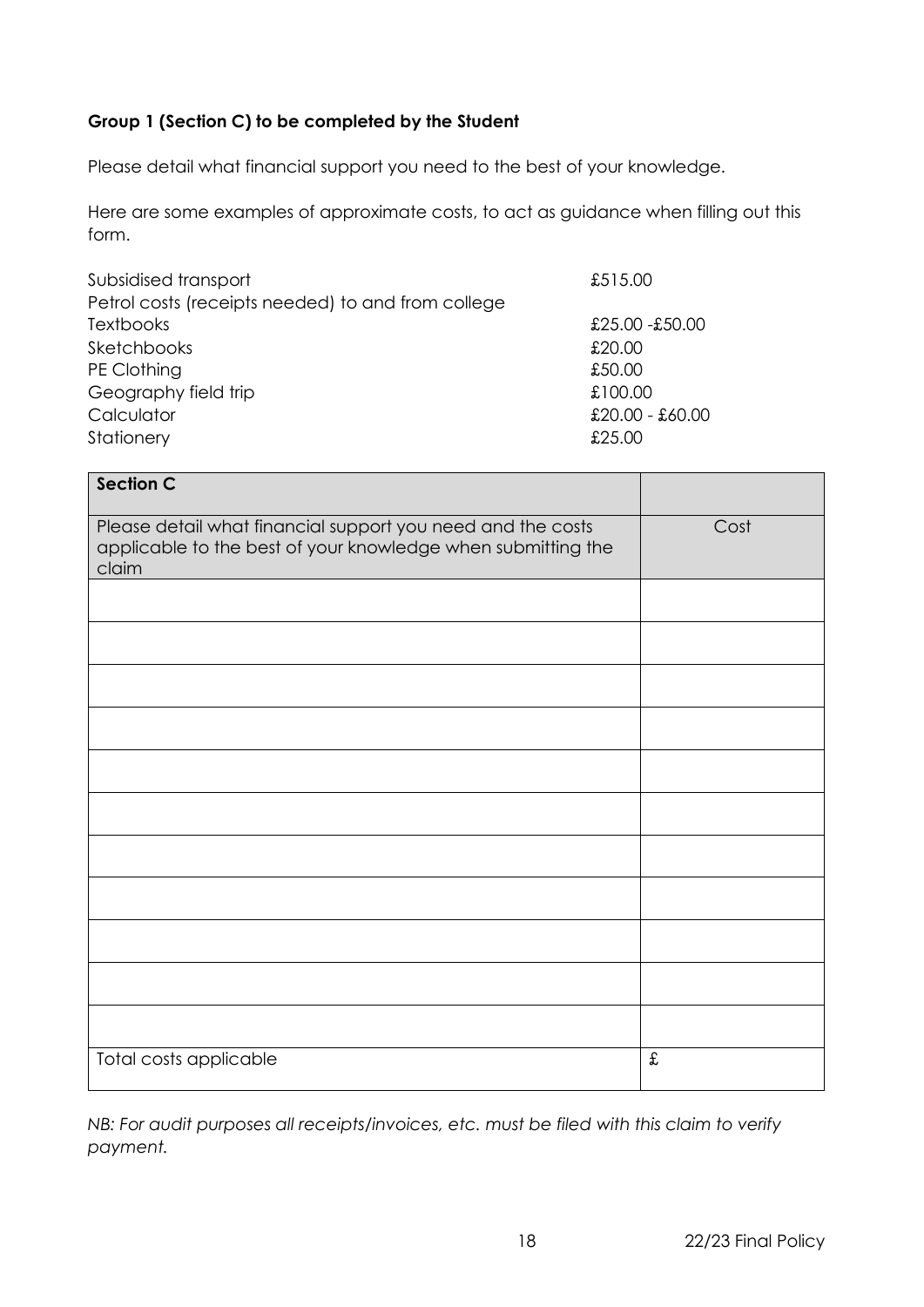#### **Group 1 (Section D) to be completed by the Student**

## **Section D Student Bank/Building Society Details** To receive payments you must have a bank account in your own name. If you do not have a bank account, you need to open one before completing this form. Name of Account Holder:…………………………………………………………………………… Name of Bank:…………………………………………………………………………………………. Branch Address:……………………………………………………………………………………….. Account Number:…………………........................................Sort Code:………………………..

**Please note that if your application for the 16 – 19 Bursary Fund is unsuccessful these details will be shredded. For those that are successful, these details will be kept securely and confidentially.**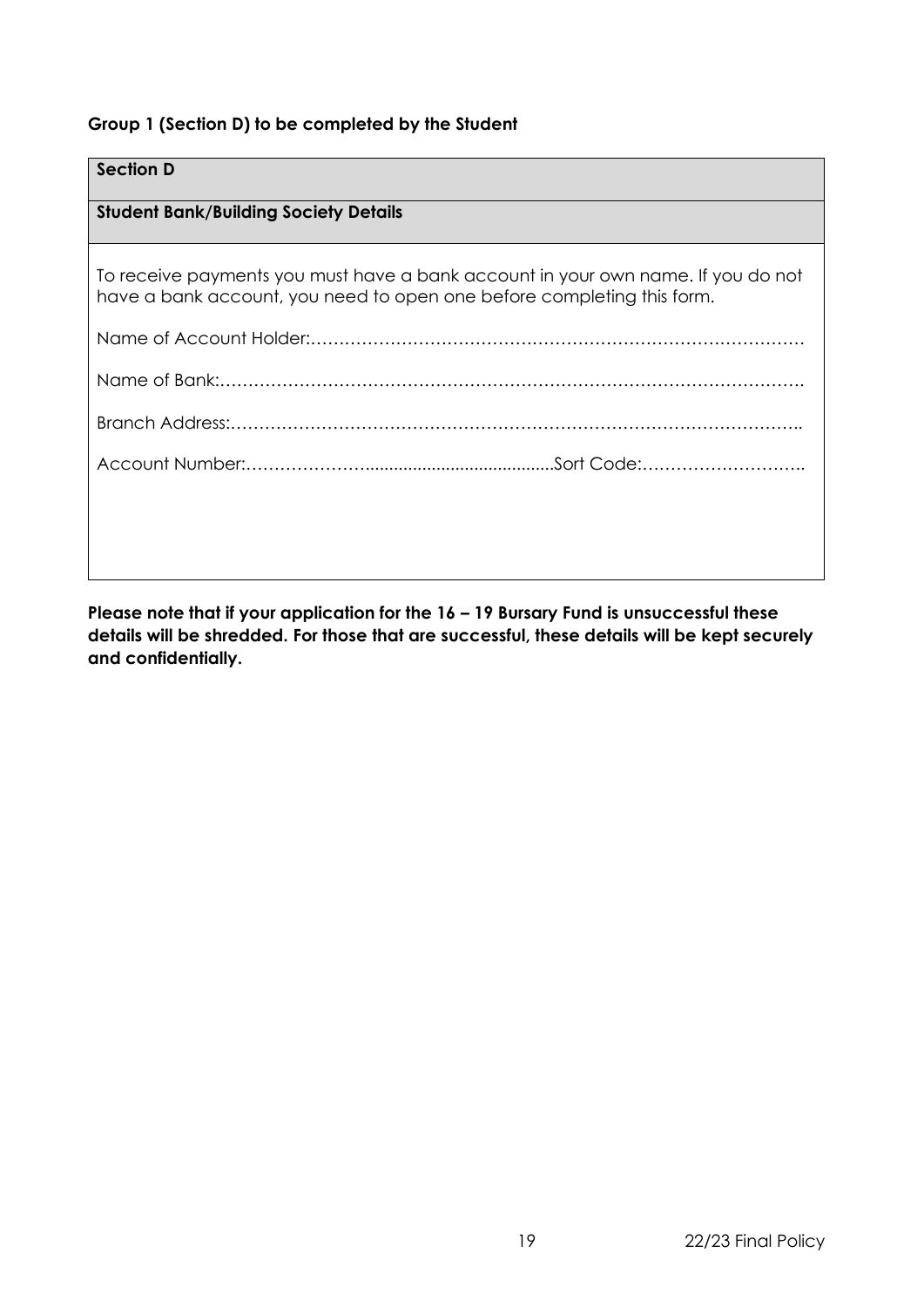## **Appendix 2**

<span id="page-19-0"></span>

#### **16 to 19 Bursary Fund Application 2022-23 Group 2: Discretionary Bursary Application**

Please read the Trust's Bursary guidance carefully before completing and submitting your application.

#### **Group 2 (Section A) to be completed by the Student**

Discretionary bursary for students from lower income households up to **£25,000**

| <b>Section A</b>       |       |  |
|------------------------|-------|--|
| Student full name:     | Tutor |  |
|                        | Group |  |
| Students full address  |       |  |
| (including post code): |       |  |
|                        |       |  |
|                        |       |  |
|                        |       |  |
| Contact telephone      |       |  |
| number:                |       |  |
| Email address:         |       |  |
|                        |       |  |

I wish to claim support from the 16 to 19 bursary fund, and I provide the following information as evidence of my personal circumstance (please tick as appropriate and attached documentary evidence)

|                                                                                    | Tick as appropriate |  |
|------------------------------------------------------------------------------------|---------------------|--|
| P60 or 2 months' pay slips or 4 weekly slips dated within 3                        |                     |  |
| months.                                                                            |                     |  |
|                                                                                    |                     |  |
| 2022 audited accounts or 2022 official tax return or Tax credits                   |                     |  |
| award 2022-23 showing self-employed income.                                        |                     |  |
| Pension - official letter showing an on-going pension dated 2022                   |                     |  |
| onwards.                                                                           |                     |  |
| Universal credit and Earnings above £7,400 per year – all pages                    |                     |  |
| of the latest 3 award statements for 2022 onwards showing                          |                     |  |
| earnings for each period.                                                          |                     |  |
| Council Tax Reduction – all pages of an official letter showing                    |                     |  |
| ongoing benefit for 2022 onwards.                                                  |                     |  |
| Child Tax Credit and Income above £17,005 per year-all pages                       |                     |  |
| of the 2022-23 tax credits award or bank statements showing 3                      |                     |  |
| consecutive payments dated within 3 months.                                        |                     |  |
| Information provided is for this purpose only and will be treated in the strictest |                     |  |
| confidence.                                                                        |                     |  |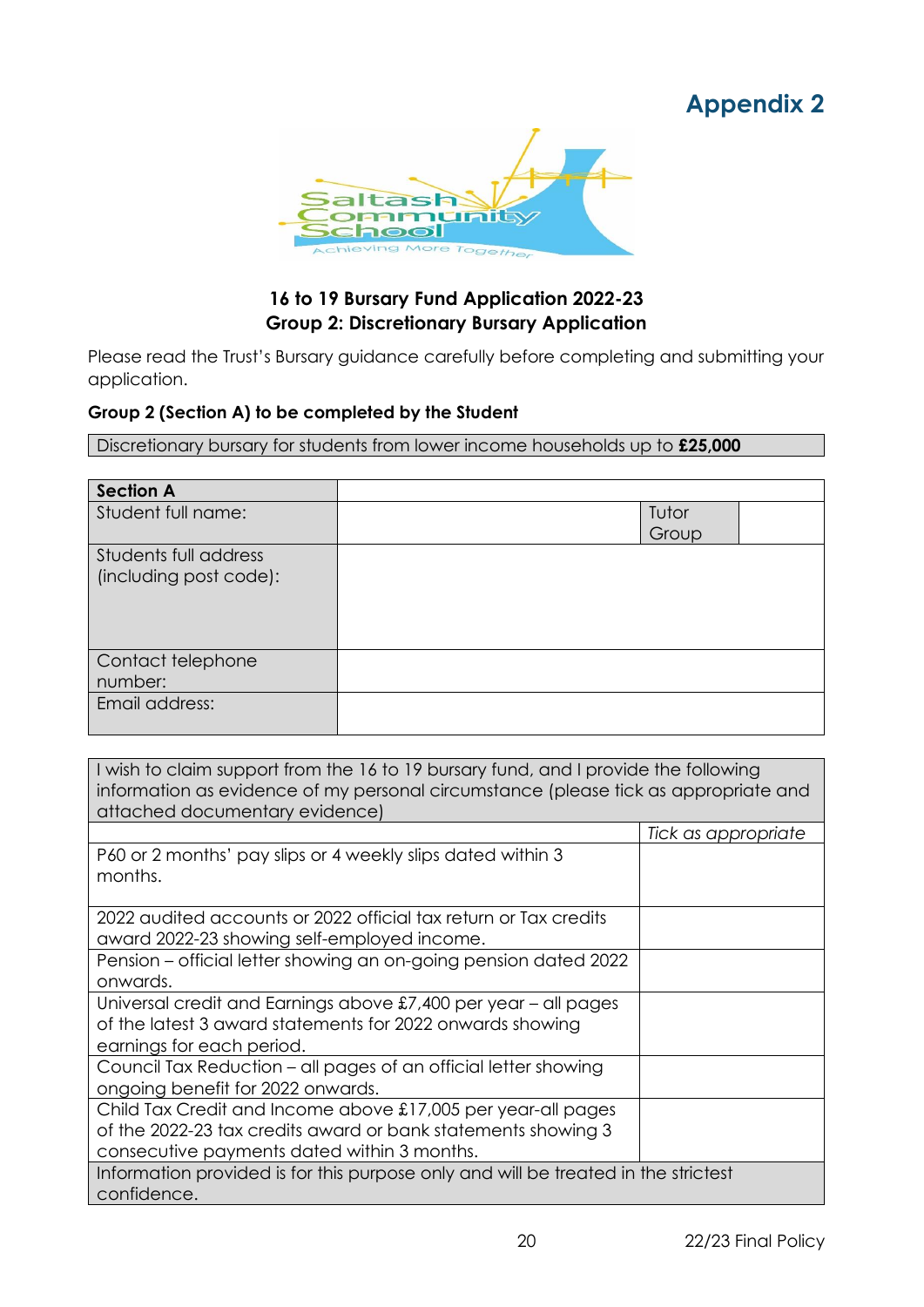I confirm that I have read the attached guidance, and the information provided on this form is correct.

I understand that any false information given, or failure to notify the Sixth Form administrator of a change in personal circumstances, will result in disqualification of support.

I understand that I may have to repay part or all of this assistance offered if my attendance, conduct or progress is not satisfactory.

| Student signature:         | Date: |
|----------------------------|-------|
| Parent/Guardian signature: | Date: |

#### **Group 2 (Section B) to be completed by Bursary Fund Administrator**

| <b>Section B</b>                                                                                        |                 |  |
|---------------------------------------------------------------------------------------------------------|-----------------|--|
| I have seen the evidence required for the full bursary and have placed copies in the<br>student's file. |                 |  |
| Bursary Committee members in attendance:                                                                | Date of meeting |  |
| Award Approved/amount:                                                                                  | Date            |  |
| Action agreed to reimburse the Student:                                                                 |                 |  |
| Administrator Name & signature:                                                                         | Date            |  |
| Finance authorisation:                                                                                  | Date            |  |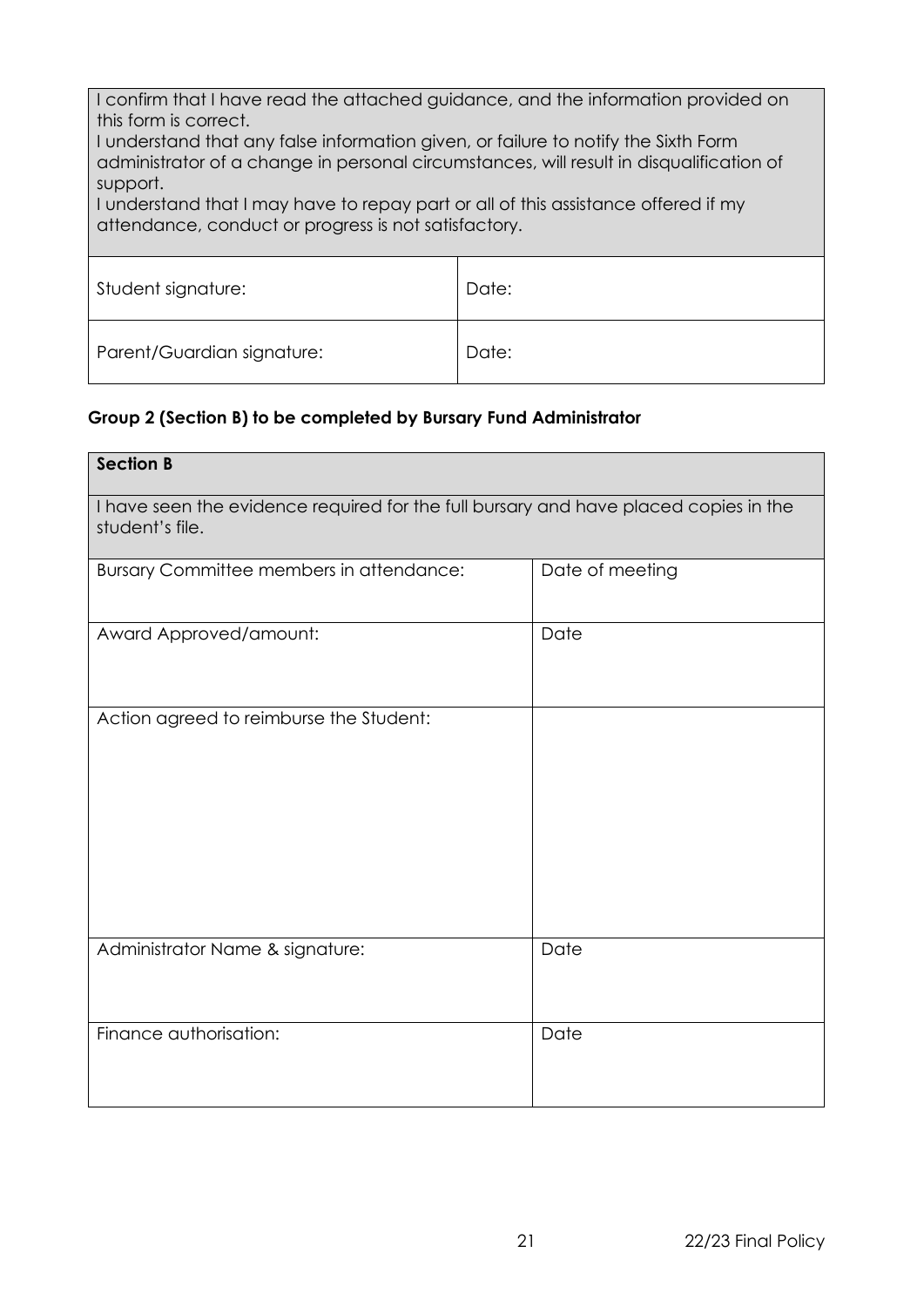#### **Group 2 (Section C) to be completed by the Student**

Please detail what financial support you need to the best of your knowledge.

Here are some examples of approximate costs, to act as guidance when filling out this form.

| Subsidised transport                               | £515.00           |
|----------------------------------------------------|-------------------|
| Petrol costs (receipts needed) to and from college |                   |
| <b>Textbooks</b>                                   | £25.00 -£50.00    |
| Sketchbooks                                        | £20.00            |
| PE Clothing                                        | £50.00            |
| Geography field trip                               | £100.00           |
| Calculator                                         | $£20.00 - £60.00$ |
| Stationery                                         | £25.00            |

| <b>Section C</b>                                                                                                                      |      |
|---------------------------------------------------------------------------------------------------------------------------------------|------|
| Please detail what financial support you need and the costs<br>applicable to the best of your knowledge when submitting the<br>claim. | Cost |
|                                                                                                                                       |      |
|                                                                                                                                       |      |
|                                                                                                                                       |      |
|                                                                                                                                       |      |
|                                                                                                                                       |      |
|                                                                                                                                       |      |
|                                                                                                                                       |      |
|                                                                                                                                       |      |
|                                                                                                                                       |      |
|                                                                                                                                       |      |
|                                                                                                                                       |      |
| Total costs applicable                                                                                                                | £    |

*NB: For audit purposes all receipts/invoices, etc. must be filed with this claim to verify payment.*